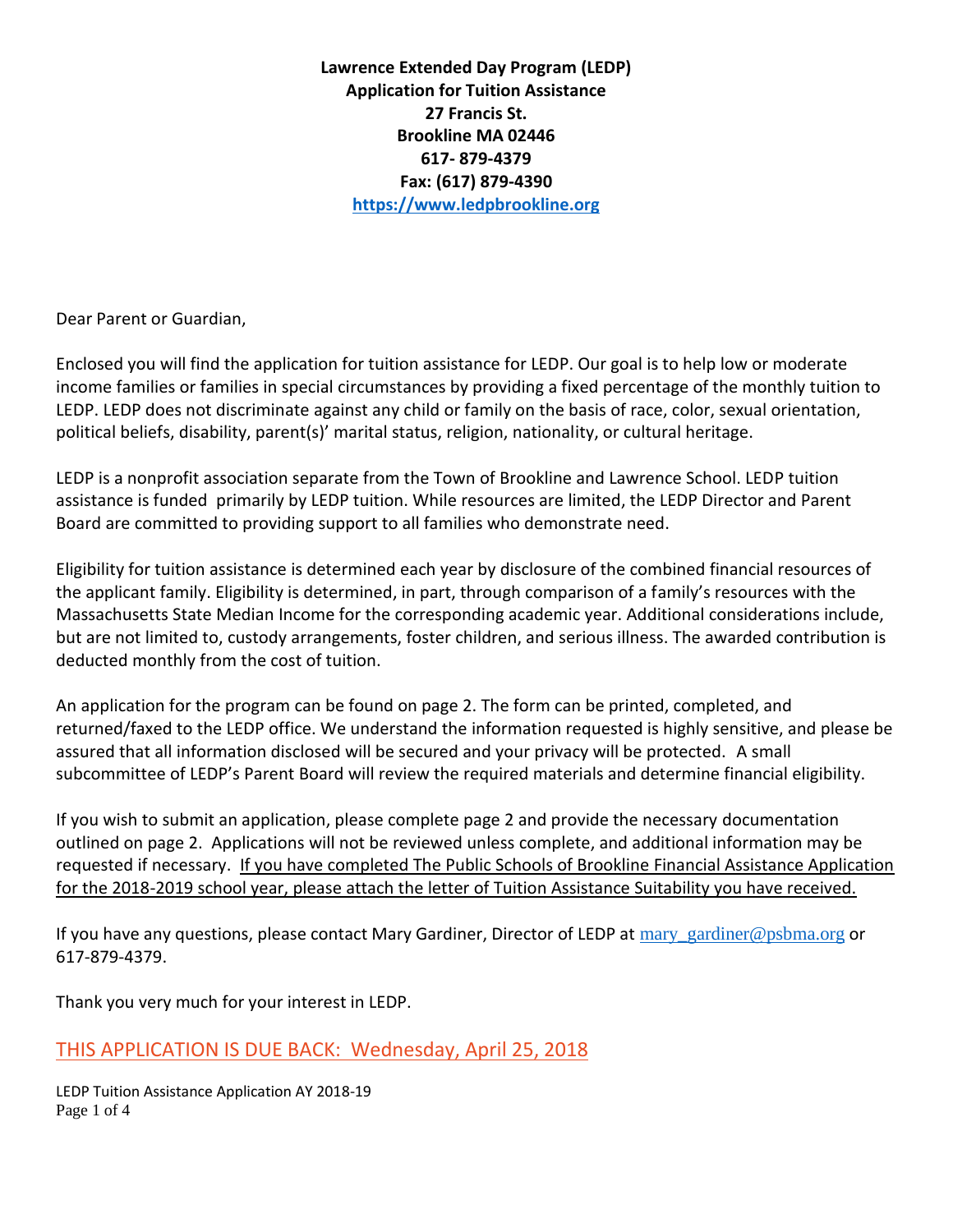## **Lawrence Extended Day Program (LEDP) Tuition Assistance (TA) Application**

Please complete one application per household

| Child/Children's name:                                                                          | Grade(s) in 2017-18 AY:                                |  |  |  |  |  |
|-------------------------------------------------------------------------------------------------|--------------------------------------------------------|--|--|--|--|--|
| # Days Enrolled in LEDP:                                                                        | Percentage assistance requested (up to 50% maximum):   |  |  |  |  |  |
| If you ever received financial assistance for childcare, please list monthly amount and source: |                                                        |  |  |  |  |  |
|                                                                                                 |                                                        |  |  |  |  |  |
| Parent/Guardian #1                                                                              | <b>Parent/Guardian #2</b>                              |  |  |  |  |  |
| Name:                                                                                           | Name:                                                  |  |  |  |  |  |
| <b>Address:</b>                                                                                 | <b>Address:</b>                                        |  |  |  |  |  |
| Primary phone #:                                                                                | <b>Primary phone #:</b>                                |  |  |  |  |  |
| Email:                                                                                          | Email:                                                 |  |  |  |  |  |
| Other members of household (please list all persons living in the child/children's home)        |                                                        |  |  |  |  |  |
| <b>Name</b><br><b>Relationship to</b><br>child/children                                         | Name of<br><b>Occupation</b><br>Age<br>Employer/School |  |  |  |  |  |

### **Do you receive Brookline free/reduced meals? If so, please skip to signature on page 3**

### **Income/Resources -** Please list all sources of income per month for each parent/guardian

| <b>Parent Guardian #1</b> | <b>Parent Guardian #2</b> |
|---------------------------|---------------------------|
|                           |                           |

**Gross Monthly Salary: AFDC (Aid to Families with Dependent Children): Other Government Aid: Veterans Aid: Social Security: Unemployment Compensation: Child Support: Rental Income: Other income (please specify): Total Monthly Income:**

#### **Additional comments, clarifications, or extenuating circumstances that would be important in determining eligibility:**

LEDP Tuition Assistance Application AY 2018-19 Page 2 of 4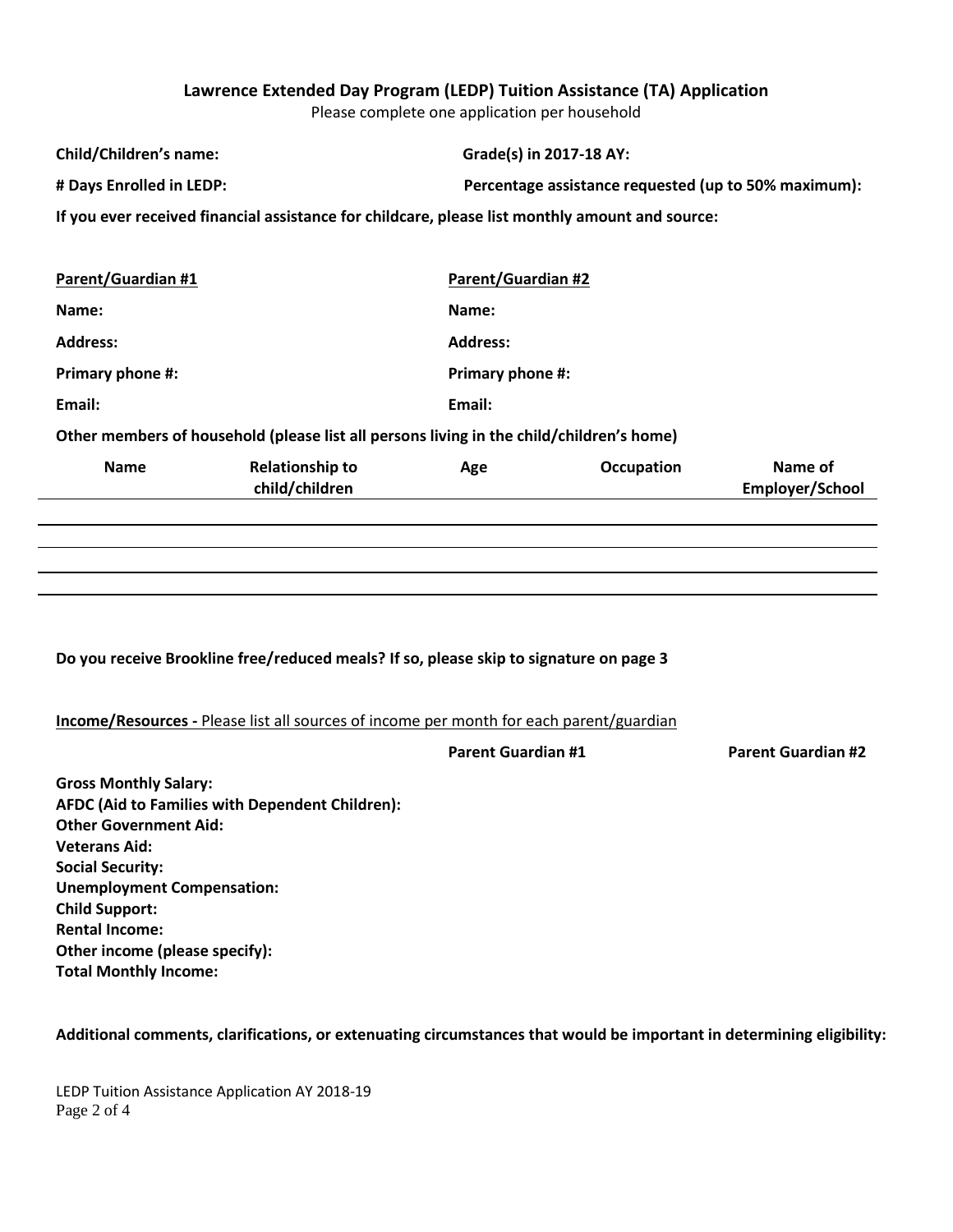The above information is, to the best of my knowledge, true and accurate. I understand that misinformation may result in my disqualification from this assistance program. If I am granted tuition assistance, I also agree to notify the LEDP Director of any improvement in my financial status that may occur over the course of the year.

**Parent Guardian #1 Signature Date Parent Guardian #2 Signature Date**

To complete this application please submit 1 and 2, OR 3:

- **1. A W2 or most recent federal tax return from Custodial Parents/Guardians #1 and #2, AND**
- **2. Two consecutive paystubs from each parent/guardian**
- **OR**
- **3. Verification of qualification for Town of Brookline Tuition Assistance Suitability letter, if applicable**

**Incomplete applications for financial assistance will not be processed.**

## **Eligibility guideline**

Tuition assistance eligibility will be determined, in part, by the guideline below.

| Number of people in household | 2-person | 3-person | 4-person | 5-person | 6-person |
|-------------------------------|----------|----------|----------|----------|----------|
|                               | family   | family   | family   | family   | family   |
|                               | \$44,463 | \$54,925 | \$65,387 | \$75,849 | \$86,311 |

60% of Estimated Massachusetts State Median Income for Fiscal year 2017

Source: [https://liheapch.acf.hhs.gov/Tribes/Tables/povertytables/FY2017/masmi\\_tribal.htm](https://liheapch.acf.hhs.gov/Tribes/Tables/povertytables/FY2017/masmi_tribal.htm)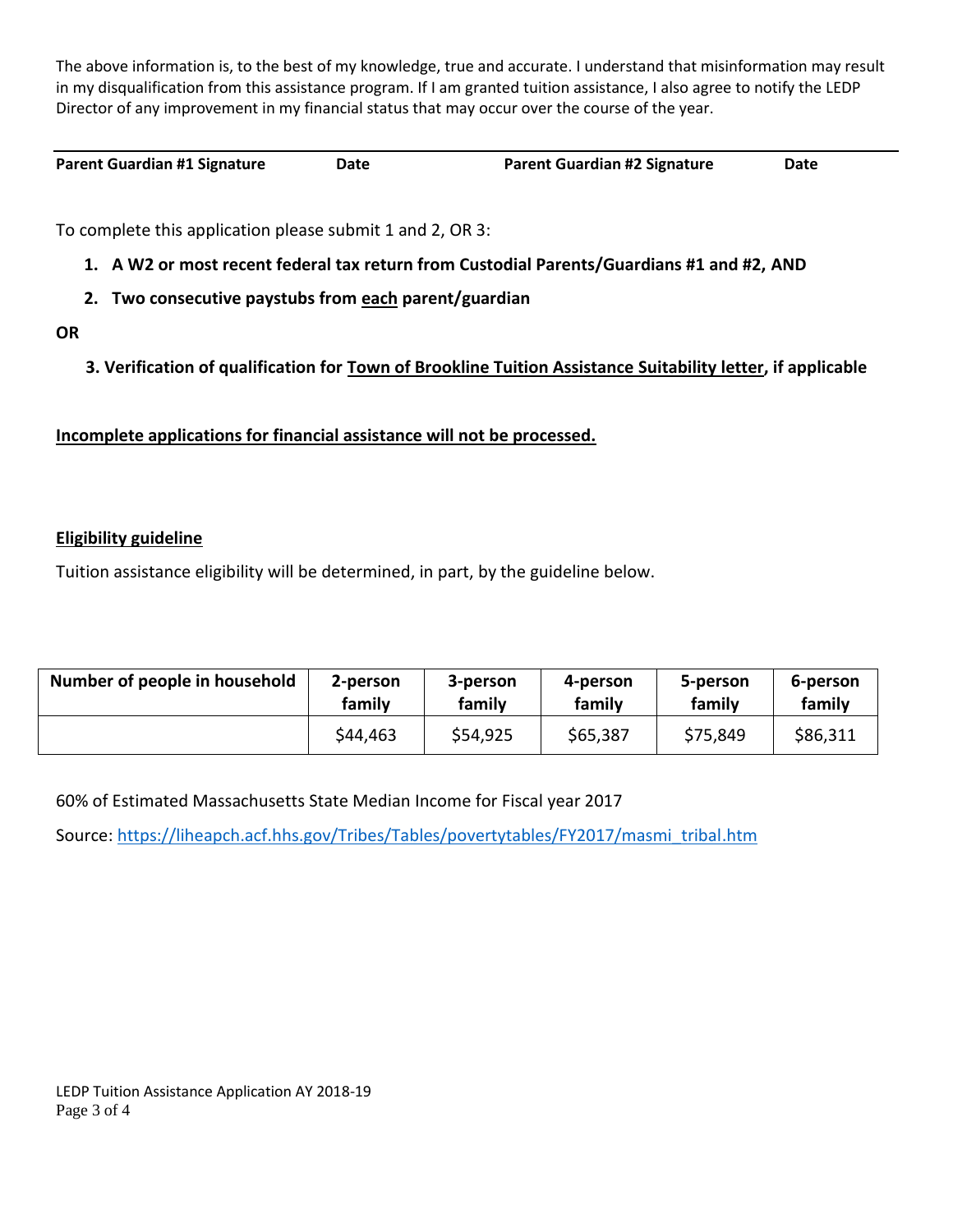# **LEDP use only**

Date application received:

Date application complete:

LEDP Tuition Assistance Application AY 2018-19 Page 4 of 4